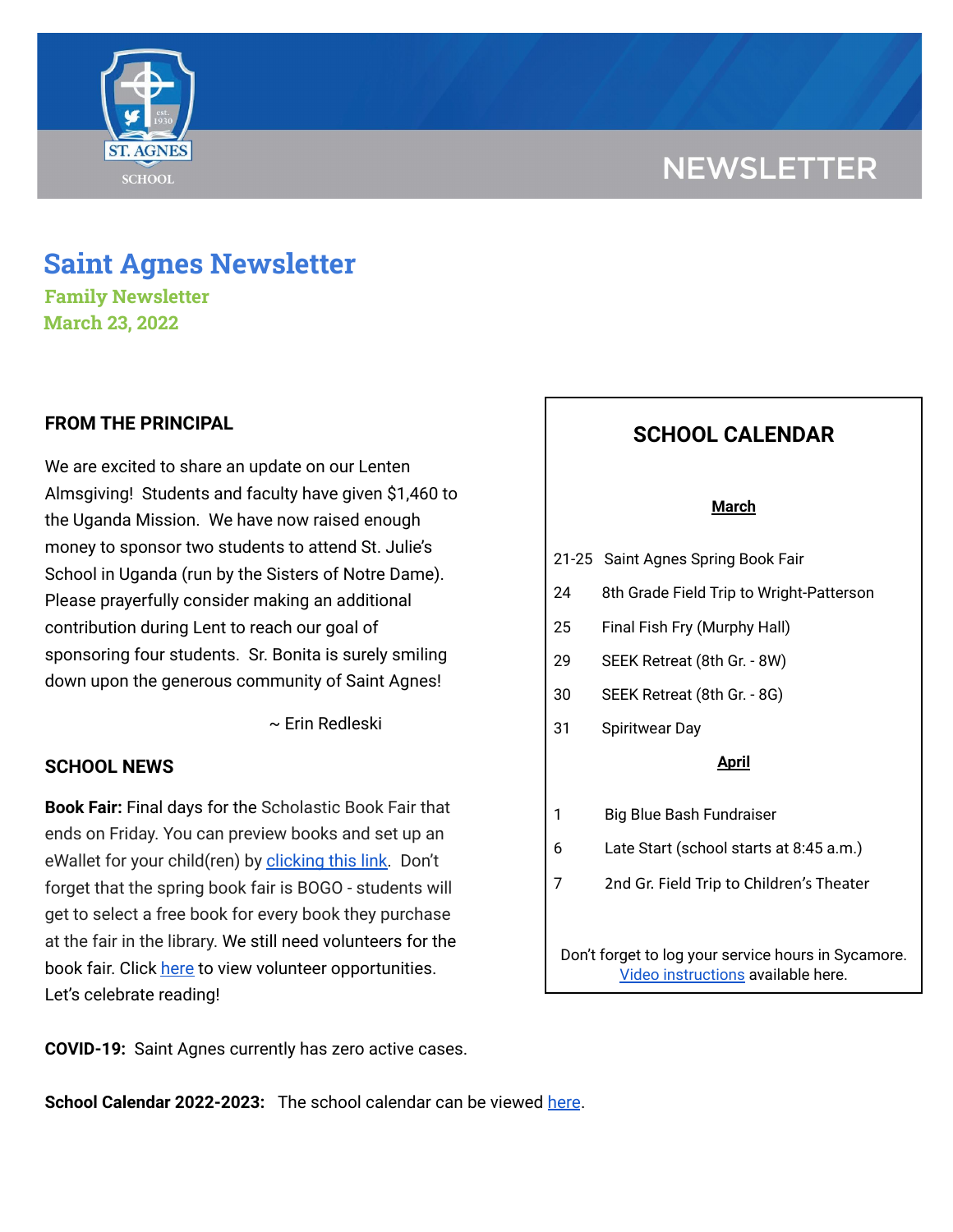## **BIG BLUE BASH UPDATES:**

**BBB Volunteer Opportunities** - There are TONS of opportunities to volunteer for a couple hours here and there the week of and the night of Big Blue Bash! Day and evening time slots are available. Help create baskets and prep decorations before, or at the event, spend an hour at the Big 6 wheel or monitoring the Silent Auction. Or join us Saturday for clean up! **Everything counts toward your family Service Hours.** Some restrictions (age, VIRTUS training, ticket needed) apply depending on the opportunity, make sure you read the descriptions. It's all for fun and in service to the school! <https://signup.com/go/DczsopA>

**Tickets & Raffles:** Event & raffle tickets are ON SALE NOW! Event tickets will be sold through this Friday, March 25 so don't delay. All Tickets can be purchased electronically at **BBB2022.givesmart.com**. Also available online are First Pick Raffle Tickets - only 400 90 available!

**Silent Auction Donations** - Thank you to everyone who has donated goods & items for the silent auction. We are in need of baskets (any size - large or small) and ribbon for staging. If you still want to donate items, they can be dropped off in the school office or email SaintAgnesSchoolPTO@gmail.com to arrange pick up. Or check out our [Amazon](https://www.amazon.com/hz/wishlist/ls/2WYPEQIR7F1N5?ref_=wl_share) Wish List if you need ideas - these will come right to the school! Thank you in advance!

### **Cash!Cash!Cash! Ticket Sales update with 10 or more (as of March 18) - Top Sellers Noted:**

Adkins; Aho; Albers; **Asman (25)**; Bacigalupo; Banham; Barczak; Behymer; Berns; Bishop; Blettner; Bosse; Branham; Bustamante; Butler; Carpenter; Carter; Cartwright; Collins; Costin; Crane; Dailey; Davidson; Dickman, A; Dickman, B&A; **Dirheimer (20)**; Ditrick; Dougherty; Doyle; Ducker; Edmondson; Egan; Fariello; Faris; Forgiel; Fredric; Fullenkamp; Garrison; Graham; Hail; Hasslebeck; High; Hoffer; Holbrook; Huss; Jordan; Kinzer; Kramer; Kreutzjans, O&H; Lantz; Lawrence; Lindloff; Long; Lynch; Lyons; Mando; Martinkovic; Mauller; McCormick; McDermott; McGonigal; McHugh; McNeely; Menetrey; Minardi; Minning; Moorhead; Murray; Nienaber (A,N,L,&E); O'Hara; Olexia; O'Neill; Ortwein; Quant; Randolph; Riney; Russell; Ruwe; Schneider; Schoborg; Schroeder; **Seibert (30)**; Seither; Seitz; Speed; Stahl; Steedman; Stevens; Summe; Tainter; Tanner; Tappy; Terrell; Thamann (S,J,G,P); **Turner (24)**; Weber; Weidner; Willig; Wilson; Woolley

#### **PARISH NEWS**

**Saint Agnes Fish Fry**: Come see us for our last Saint Agnes fish fry this Friday, March 25. Food will be served from 5-8 p.m. along with drinks and bake sale desserts. Looking for some family service hours or an opportunity to get involved? Please sign-up using the [volunteer](https://signup.com/client/invitation2/secure/4250775900122/false#/invitation) sign-up genius link.

#### **Mission Statement of Saint Agnes School**

Saint Agnes School exists to provide excellence in Catholic education while inspiring and empowering our students to live the Gospel message of Jesus Christ. As compassionate and faithful Christians, we continue to pursue our spiritual journey, achieve our highest academic potential, and be stewards of the Catholic faith to others.